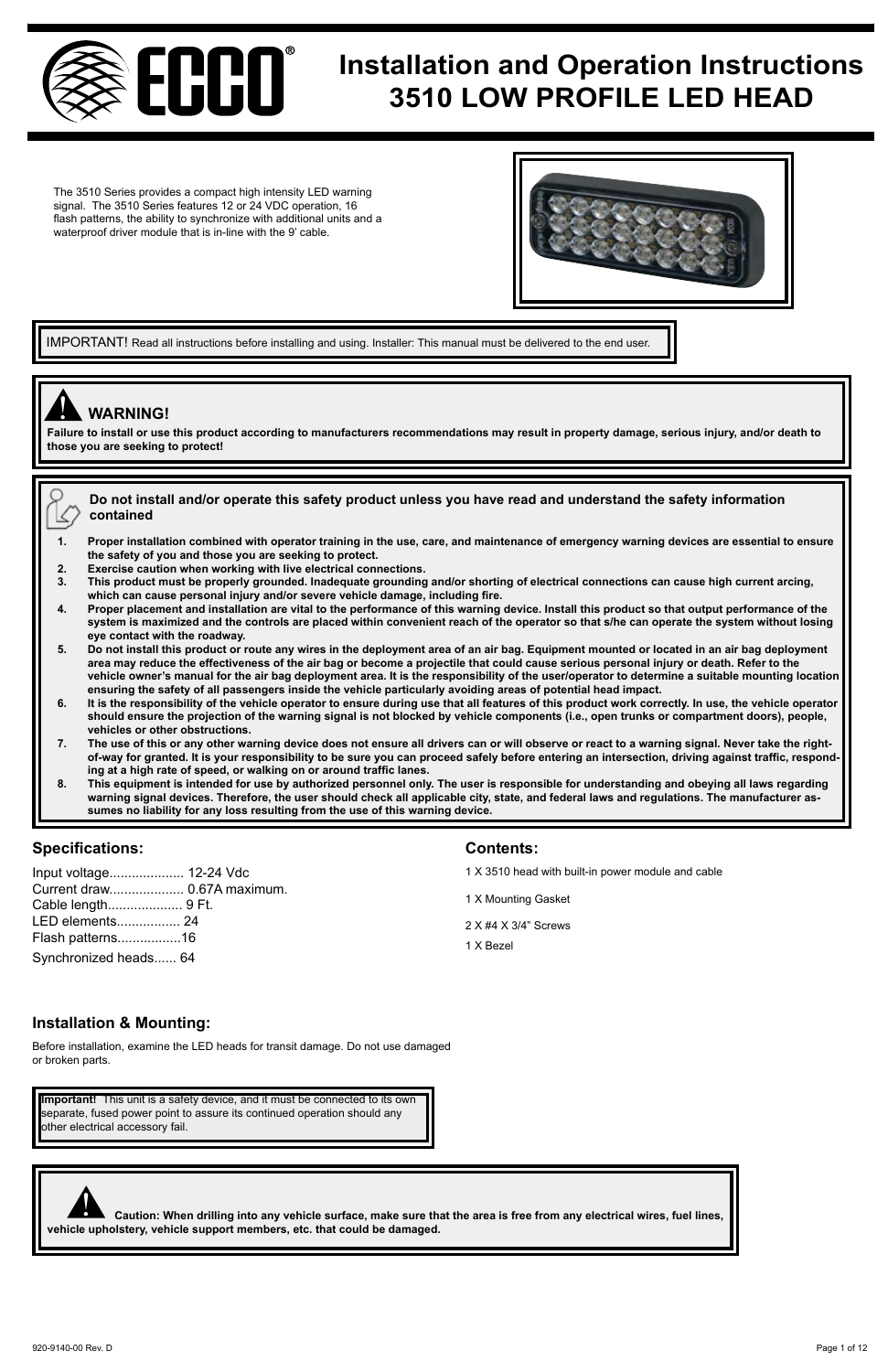Drill a 11/16" diameter hole in the mounting surface to pass the cable through.

Use the provided #4 mounting screws to attach the 3510 to the mounting surface.

The drilling template below can be used to mark the hole locations. Use silicone sealant around the cable and screw holes to prevent moisture from entering body panels.

*Note:* There are electronic components in the power module. **Do not drill into the power module. Do not bend the power module.**



**FIGURE 1**

# **FIGURE 2 Electrical Connections:**

The cable on the 3510 is long enough to run across the front or the rear of a vehicle. Trim the cable shorter if needed. The wiring diagram on page 3 shows a typical install.

#### **RED:**

Connect to +V through an ON/OFF switch.

The use of a fuse located close to the voltage source is recommended. Size the fuse according to the number of heads used in the system. 18AWG or larger wire is recommended.

## **DO NOT CONNECT THIS UNIT TO VOLTAGES HIGHER THAN 32 VOLTS DC!**

#### **BLACK: - GROUND**

Connect to - GROUND vehicle chassis. 18AWG or larger wire is recommended.

## **BLUE:** Flash pattern SYNC and SELECTION wire.

If you wish to have all the LED heads synchronize their flash timings and patterns with each other then all the BLUE wires must be connected together (64 Heads Maximum). The BLUE wire is also used to select the flash pattern. Touch the BLUE wire to +V to select the next pattern in the FLASH PATTERN LIST. The BLUE wire can also be run to a momentary push-button located on the dashboard to allow the flash pattern to be changed when desired. Note: Do not connect the BLUE wire to - Ground. It will disrupt the flash pattern sync signal.

# **YELLOW: Alternating / Simultaneous selection.**

The BLUE wires of all **3510** heads must be connected together for the alternating /simultaneous function to work.<br>The YELLOW wire makes the head fire AT THE SAME TIME or ALTERNATE with the other heads in the system. Connect to either +V or GROUND (GND). Heads with YELLOW connected to +V fire at the same time. Heads with YELLOW connected to GND fire at the same time. Heads with YELLOW connected to +V will ALTERNATE with heads that have YELLOW connected to GND. The YELLOW wire has no function in STEADY ON mode.

**The 3510 will also synchronize with any BULL LED™ or HIDE-A-LED™ head. The wiring colors and functions are identical.**

INSTALLATION OF 4 3510 USING PATTERN SELECT SWITCH PANEL(OPTIONAL) ON DASHBOARD.



 **SEAL WILL RESULT! DO NOT MAKE THE HOLES IN THE LENS LARGER OR USE LARGER HARDWARE THAN WHAT IS PROVIDED! DAMAGE TO** 



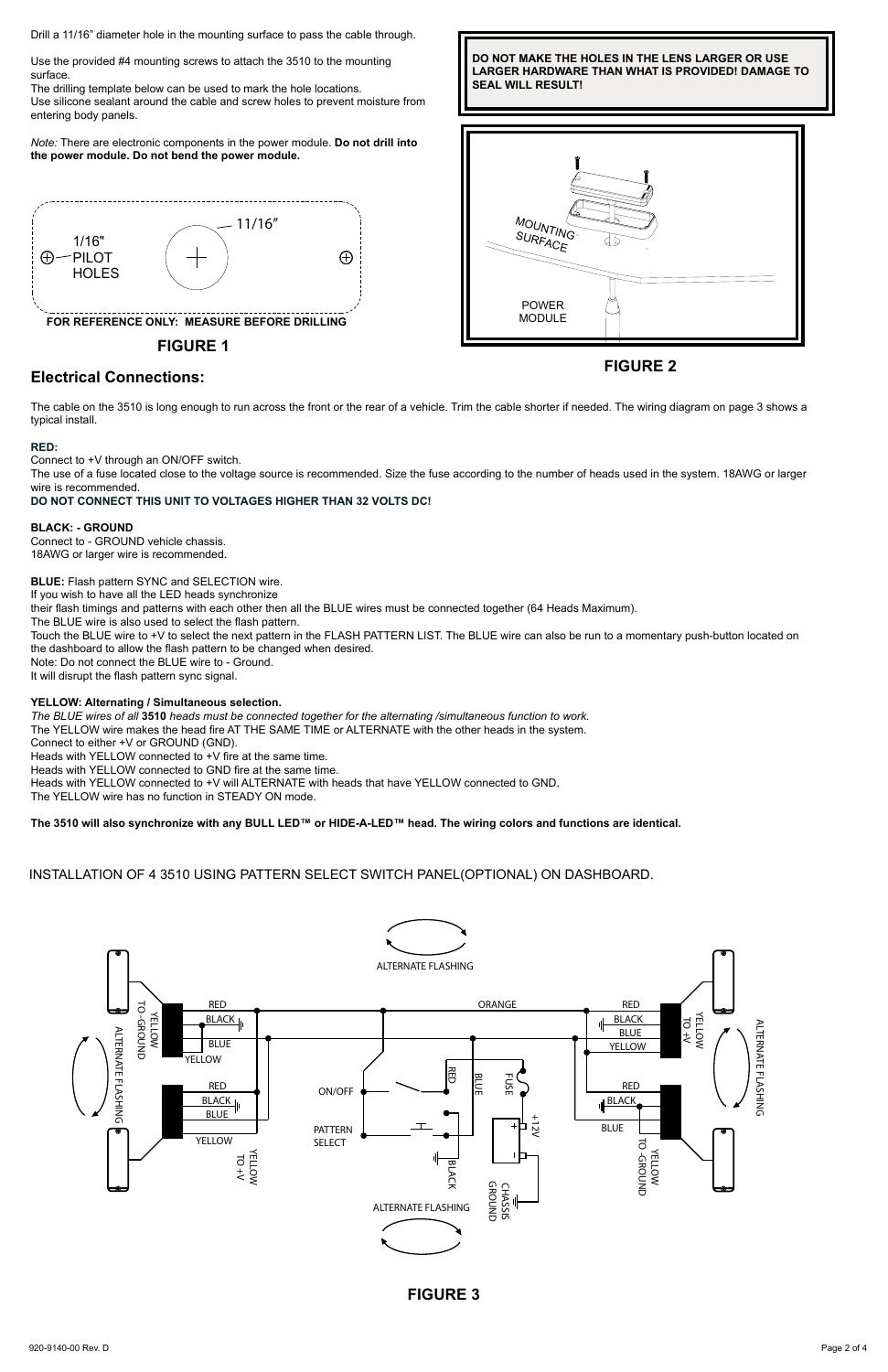# **Flash Patterns:**

# **POWER-UP RESET:**

After installing the system it is best to do a POWER-UP RESET the first time to ensure all heads are in sync.

Touch **BLUE** wires to +V (**RED** wire) while applying power. Release **BLUE** wires. All heads will reset to Pattern #2.

**If you have installed a pattern select push-button, press and hold pattern select while turning power switch ON.** 

To select a flash pattern, touch **BLUE** to +V or press pattern select switch to increment the flash pattern. The heads will remember the selected pattern even if power is removed.

## **STANDARD PATTERNS:**

The 3510 ships with sixteen patterns enabled. Standard patterns 1 through 8 are compatible with older BULL LED**™** and HIDE-A-LED**™** products.

#### CYCLE PATTERNS:

You may revert to patterns 1 through 8 by following this procedure: 1) Touch **BLUE** wires to +V (**RED** wire) while applying power. **If you have installed a pattern select push-button, press and hold pattern select while turning power switch ON.** 

2) Hold **BLUE** wires on +V for 5 SECONDS (heads will not be flashing during this time). After 5 SECONDS the heads will flash once or twice to indicate the flash pattern list that has been selected: **ONE FLASH** = Standard Patterns only. **TWO FLASHES** = Standard + Cycle Patterns.

3) Remove the **BLUE** wires from +V (or release push-button).

You may switch the pattern set at any time as many times as you wish. All heads will remember the pattern set that was selected even when power is removed.

# **Troubleshooting:**

# **HEAD NOT FLASHING:**

Check the RED and BLACK wires for a reversed connection. (Reverse connection will not damage the unit). Check RED and BLACK wires for either a bad splice or a corroded ground connection.

### **HEADS NOT SYNCHRONIZING:**

Check for a short circuit on the BLUE wire to either +V or GROUND. Saltwater on the wire connections will short circuit the sync signal on the BLUE wire. Check for non-functional heads in the system. If any one of the heads has a bad GROUND connection it can cause the sync signal to become corrupted. If any one of the heads has it's RED and BLACK wires reverse connected it will corrupt the sync signal.

# **FLASH PATTERN CHANGING:**

If the flash pattern changes on it's own there may be an intermittent short between the BLUE wire and +V. Check for water in the wiring connections. If any one of the heads in the system has an intermittent GROUND connection it can also cause the flash pattern to change.

| <b>STANDARD PATTERNS</b> |                                    |            |                                       |                                           |                                |  |
|--------------------------|------------------------------------|------------|---------------------------------------|-------------------------------------------|--------------------------------|--|
| #                        | Pattern:                           | Frequency: | <b>Description:</b>                   | <b>SAE</b><br>J 595<br>Class <sub>1</sub> | <b>CAT13</b><br><b>Class B</b> |  |
| $\mathbf{1}$             | <b>Ouad Flash</b>                  | 125 Hz     | 75 Quad Flashes Per Minute            | $\mathbf{x}$                              | x                              |  |
| $\overline{a}$           | <b>Double Flash</b>                | 125 Hz     | 75 Double Flashes Per Minute          | X                                         | X                              |  |
| 3                        | <b>Triple Flash</b>                | $1.53$ Hz  | 92.3 Triple Flashes Per Minute        | X                                         | X                              |  |
| $\overline{4}$           | <b>DeciBlast</b>                   | $142$ Hz   | 85.5 Deci Flashes Per Minute          | X                                         | X                              |  |
| 5                        | <b>Single Flash</b>                | $1.25$ Hz  | 75 Single Flashes Per Minute          | X                                         | X                              |  |
| 6                        | Mega Flash                         | 1.90 Hz    | 114 Single Flashes Per Minute         | X                                         | X                              |  |
| $\overline{7}$           | Triple+Burst                       | $1.37$ Hz  | 82.5 Triple+Burst Flashes Per Minute  | X                                         | X                              |  |
| 8                        | <b>Steady On</b>                   |            | Steady on. Split Color = Fast Mega    |                                           |                                |  |
|                          |                                    |            | <b>CYCLE PATTERNS</b>                 |                                           |                                |  |
| $\overline{9}$           | <b>Cycle All</b>                   |            | Cycle through patterns 1 to 7         | X                                         | X                              |  |
| 10                       | Double-<br>Triple+Burst            |            | 2 Double, 2 Triple+Burst cycle        | X                                         | X                              |  |
| 11                       | <b>Cycle Classic</b>               |            | 1 Double, 1 Quad, 4 Mega cycle        | X                                         | X                              |  |
| 12                       | <b>Quad-Mega</b>                   |            | 3 Quad, 5 Mega cycle                  | X                                         | X                              |  |
| 13                       | Single-Quad                        |            | 2 Single, 2 Quad cycle                | X                                         | X                              |  |
| 14                       | DeciBlast-Quad                     |            | 2 DeciBlast, 2 Quad cycle             | X                                         | X                              |  |
| 15                       | Single-Triple-<br><b>DeciBlast</b> |            | 2 Single, 2 Triple, 2 DeciBlast cycle | X                                         | X                              |  |
| 16                       | Mega-<br>Triple+Burst              |            | 1 Mega, 1 Triple+Burst cycle          | X                                         | X                              |  |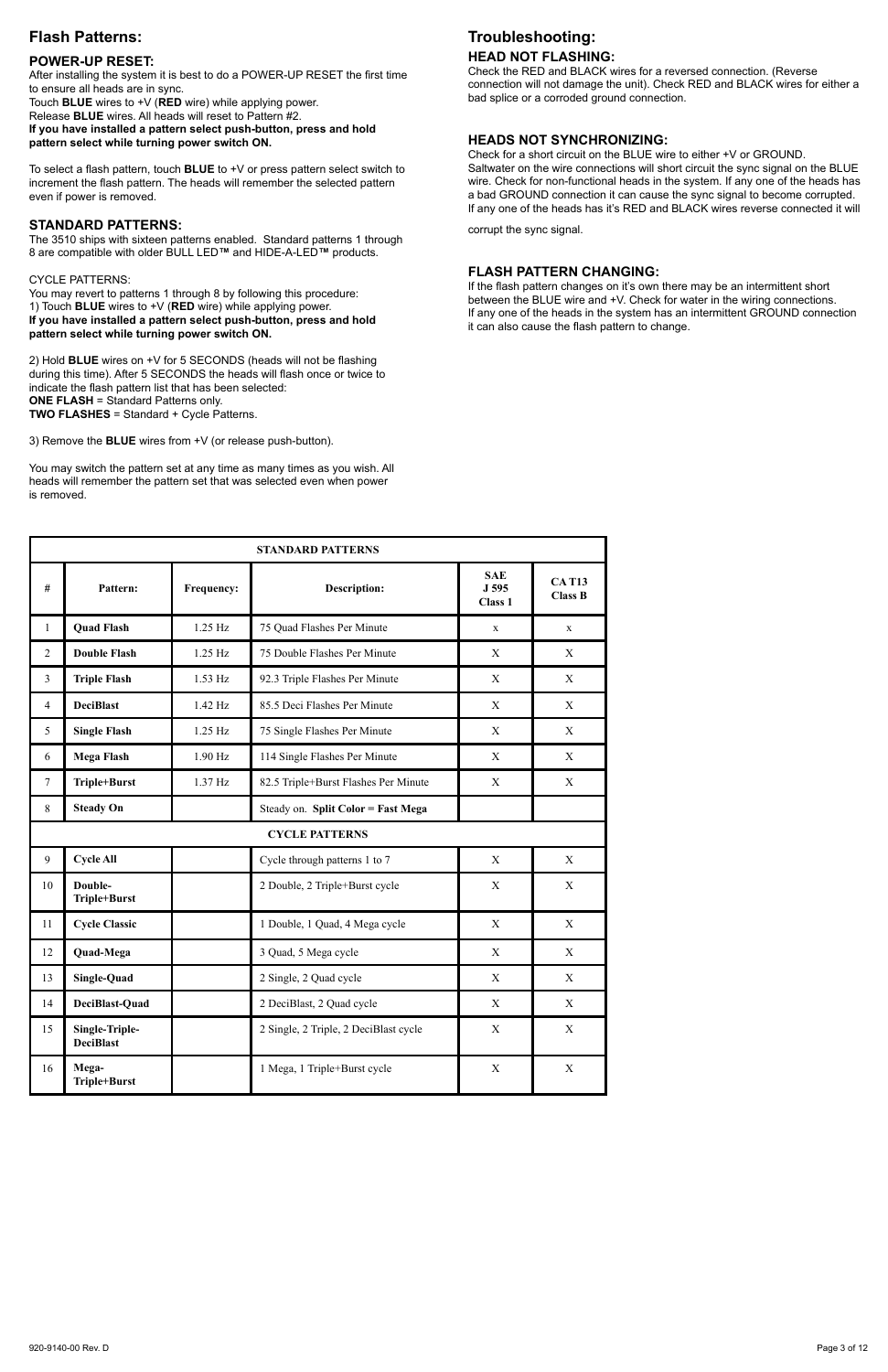Manufacturer Limited Warranty and Limitation of Liability:

Manufacturer warrants that on the date of purchase, this product will conform to Manufacturer's specifications for this product (which are available from the Manufacturer upon request). This Limited Warranty extends for Sixty (60) months from the date of purchase.

DAMAGE TO PARTS OR PRODUCTS RESULTING FROM TAMPERING, ACCIDENT, ABUSE, MISUSE, NEGLIGENCE, UNAPPROVED MODIFICATIONS, FIRE OR OTHER HAZARD; IMPROPER INSTALLATION OR OPERATION; OR NOT BEING MAINTAINED IN ACCORDANCE WITH THE MAINTENANCE PROCEDURES SET<br>FORTH IN MANUFACTURER'S INSTALLATION AND OPERATING INSTRUCTIONS VOIDS THIS LIMITED WARRANTY.

Exclusion of Other Warranties:

MANUFACTURER MAKES NO OTHER WARRANTIES, EXPRESSED OR IMPLIED. THE IMPLIED WARRANTIES FOR MERCHANTABILITY, QUALITY OR FITNESS FOR A PARTICULAR PURPOSE, OR ARISING FROM A COURSE OF DEALING, USAGE OR TRADE PRACTICE ARE HEREBY EXCLUDED AND SHALL NOT APPLY TO THE PRODUCT AND ARE HEREBY DISCLAIMED, EXCEPT TO THE EXTENT PROHIBITED BY APPLICABLE LAW. ORAL STATEMENTS OR REPRESENTA-TIONS ABOUT THE PRODUCT DO NOT CONSTITUTE WARRANTIES.

### Remedies and Limitation of Liability:

MANUFACTURER'S SOLE LIABILITY AND BUYER'S EXCLUSIVE REMEDY IN CONTRACT, TORT (INCLUDING NEGLIGENCE), OR UNDER ANY OTHER THEORY AGAINST MANUFACTURER REGARDING THE PRODUCT AND ITS USE SHALL BE, AT MANUFACTURER'S DISCRETION, THE REPLACEMENT OR REPAIR OF THE PRODUCT, OR THE REFUND OF THE PURCHASE PRICE PAID BY BUYER FOR NON-CONFORMING PRODUCT. IN NO EVENT SHALL MANUFACTURER'S LIABILITY ARISING OUT OF THIS LIMITED WARRANTY OR ANY OTHER CLAIM RELATED TO THE MANUFACTURER'S PRODUCTS EXCEED THE AMOUNT PAID FOR THE PRODUCT BY BUYER AT THE TIME OF THE ORIGINAL PURCHASE. IN NO EVENT SHALL MANUFACTURER BE LIABLE FOR LOST PROFITS, THE COST OF SUBSTITUTE EQUIPMENT OR LABOR, PROPERTY DAMAGE, OR OTHER SPECIAL, CONSEQUENTIAL, OR INCIDENTAL DAMAGES BASED UPON ANY CLAIM FOR BREACH OF CONTRACT, IMPROPER INSTALLATION, NEGLIGENCE, OR OTHER CLAIM, EVEN IF MANUFACTURER OR A MANUFACTURER'S REPRESENTATIVE HAS BEEN ADVISED OF THE POSSIBILITY OF SUCH DAMAGES. MANUFACTURER SHALL HAVE NO FURTHER OBLIGATION OR LIABILITY WITH RESPECT TO THE PRODUCT OR ITS SALE, OPERATION AND USE, AND MANUFACTURER NEITHER ASSUMES NOR AUTHORIZES THE ASSUMPTION OF ANY OTHER OBLIGATION OR LIABILITY IN CONNECTION WITH SUCH PRODUCT.

This Limited Warranty defines specific legal rights. You may have other legal rights which vary from jurisdiction to jurisdiction. Some jurisdictions do not allow the exclusion or limitation of incidental or consequential damages.



833 West Diamond St Boise, Idaho 83705 **Customer Service** USA 800-635-5900 UK +44 (0)113 237 5340 AUS +61 (0)3 63322444 www.eccogroup.com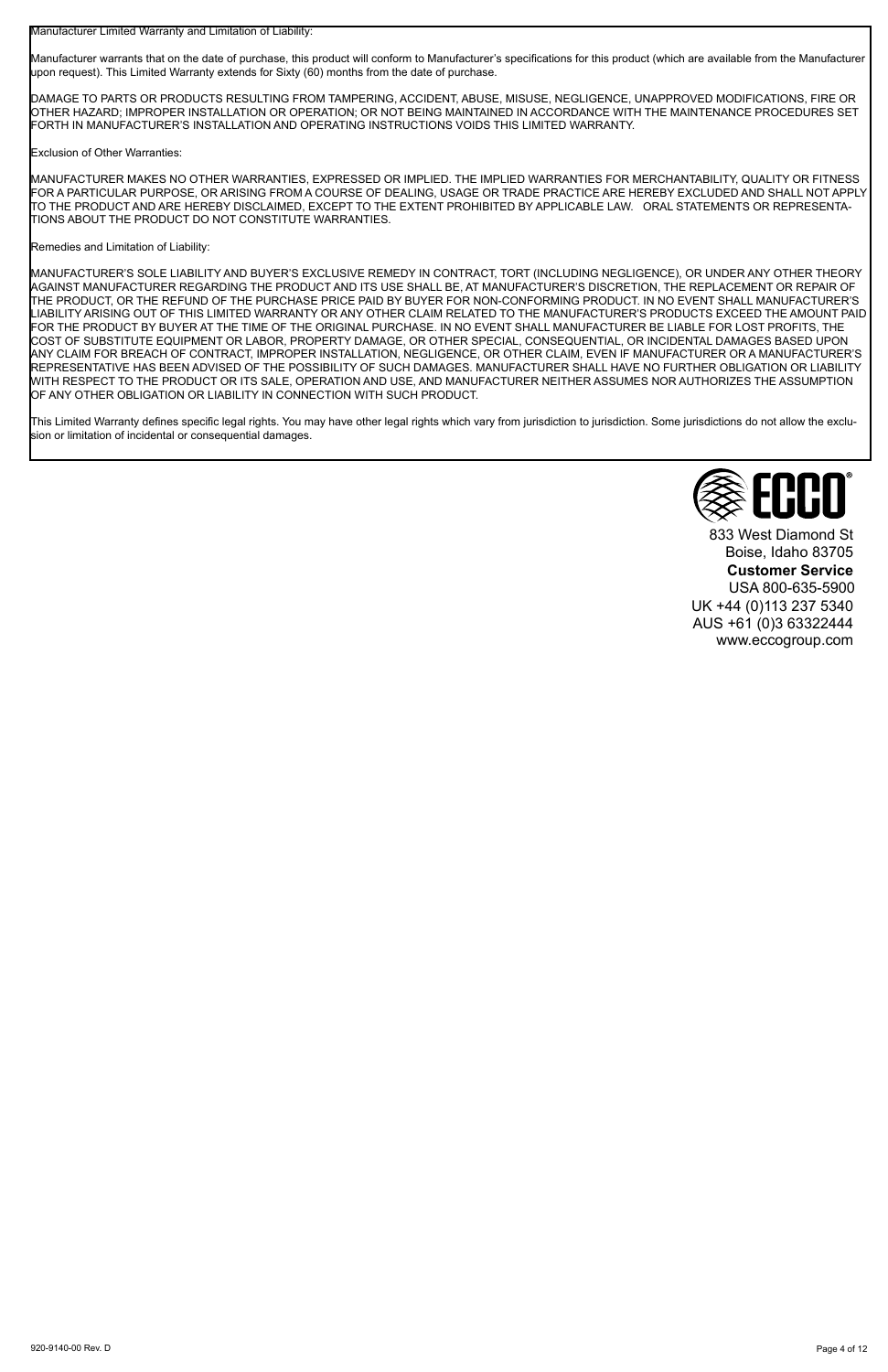

# **Instrucciones de instalación y operación 3510 CABEZAL DE LEDS DE BAJO PERFIL**

La serie 3510 incluye una señal de advertencia tipo LED, compacta y de alta intensidad. La serie 3510 permite la operación a 12 o 24 VCC, cuenta con 16 patrones de destello, capacidad para sincronizarse con unidades adicionales y un módulo activador resistente al agua que está en línea con el cable de 2.74 m (9 pies).



¡IMPORTANTE! Lea todas las instrucciones antes de instalar y usar. Instalador: Este manual debe entregarse al usuario final.

# **¡ADVERTENCIA!**

**En caso de no instalar ni utilizar este producto conforme a las sugerencias del fabricante se podrían ocasionar daños a la**  ! **propiedad, lesiones graves personales o el deceso del usuario y de las personas que se busca proteger.**

**No instale u opere este producto de seguridad a menos que haya leído y comprendido la información de seguridad**  R **que contiene este manual.**

- **1. Para garantizar su seguridad y la de todos aquellos a los que desea proteger, es importante que exista una adecuada instalación, así como también una capacitación de los operadores para el uso, el cuidado y el mantenimiento de los dispositivos de alerta de emergencias.**
- **2. Opere con precaución cuando trabaje con conexiones eléctricas en tensión.**
- **3. El producto deber conectarse a tierra adecuadamente. Una conexión incorrecta o cortocircuito en las conexiones eléctricas puede ocasionar arcos de alta tensión lo que, a su vez, puede producir heridas o daños a su vehículo y fuego inclusive.**
- **4. Para un buen desempeño del dispositivo de alerta, es de vital importancia que exista una instalación y una ubicación adecuadas. Instale este producto de modo que el rendimiento del sistema se maximice y los controles se ubiquen al alcance del operador, de esta manera éste podrá operar el sistema sin perder el contacto visual de la calzada.**
- **5. No instale el producto o fije algún cable en el área de despliegue de la bolsa de aire. Los equipos que se instalen o se coloquen en el área de despliegue de la bolsa de aire pueden reducir la efectividad de la bolsa, o convertirse en un proyectil que puede ocasionar heridas e incluso la muerte. Consulte el manual de usuario del vehículo acerca del área de despliegue de la bolsa de aire. Es responsabilidad del usuario/operador determinar una ubicación adecuada para la instalación, con el fin de garantizar la seguridad de todos los pasajeros dentro del vehículo y evitar particularmente las potenciales áreas de impacto de la cabeza.**
- 6. Es responsabilidad del operador del vehículo asegurarse de que todas las características del producto funcionen<br>Correctamente durante su operación. Durante su operación, el operador del vehículo debe asegurarse de que l **proyección de las señales de alerta no se encuentre bloqueada por componentes propios del vehículo (es decir, baúles**
- **o puertas abiertas), personas, vehículos u otras obstrucciones. 7. El uso de este o cualquier otro dispositivo de alerta no garantiza que todos los conductores puedan observar o reaccionar a las señales de advertencia. Nunca subestime el derecho de paso. Es su responsabilidad asegurarse de que pueda proceder con seguridad antes de ingresar en una intersección, conducir en contra del tráfico o a alta velocidad, y caminar por o alrededor de carriles de circulación.**
- **8. Este equipo debe operarse solo por personal autorizado. El usuario es responsable de comprender y obedecer todas las leyes con respecto a los dispositivos de señales de alerta. Por lo tanto, el usuario debe revisar todas las leyes y regulaciones aplicables tanto las correspondientes a la ciudad como las estatales y federales. El fabricante no asume ninguna responsabilidad por la pérdida como resultado del uso del dispositivo de alerta.**

# **Especificaciones: Contenido:**

Antes de la instalación, examine las cabezas de LED para detectar los daños que se hayan producido en el envío. No use piezas dañadas o rotas.

Cabeza con módulo de alimentación y cable integrados 1 X 3510 Junta de montaje 1 X Tornillos 2 X n.° 4 X 3/4 de pulgada Bisel 1 X

**Instalación y montaje:**<br> **Instalación y montaje:**<br> **Conectarse a su propio tomacorrientes con fusible separado para** garantizar su operación continua si fallara algún otro accesorio eléctrico.

 **Precaución: Cuando perfore la superficie de cualquier vehículo, asegúrese de que en el área no haya cables eléctricos, líneas de combustible, tapicería del vehículo, elementos de apoyo del vehículo, etc. que pudieran dañarse.**  $\boldsymbol{\mathsf{g}}$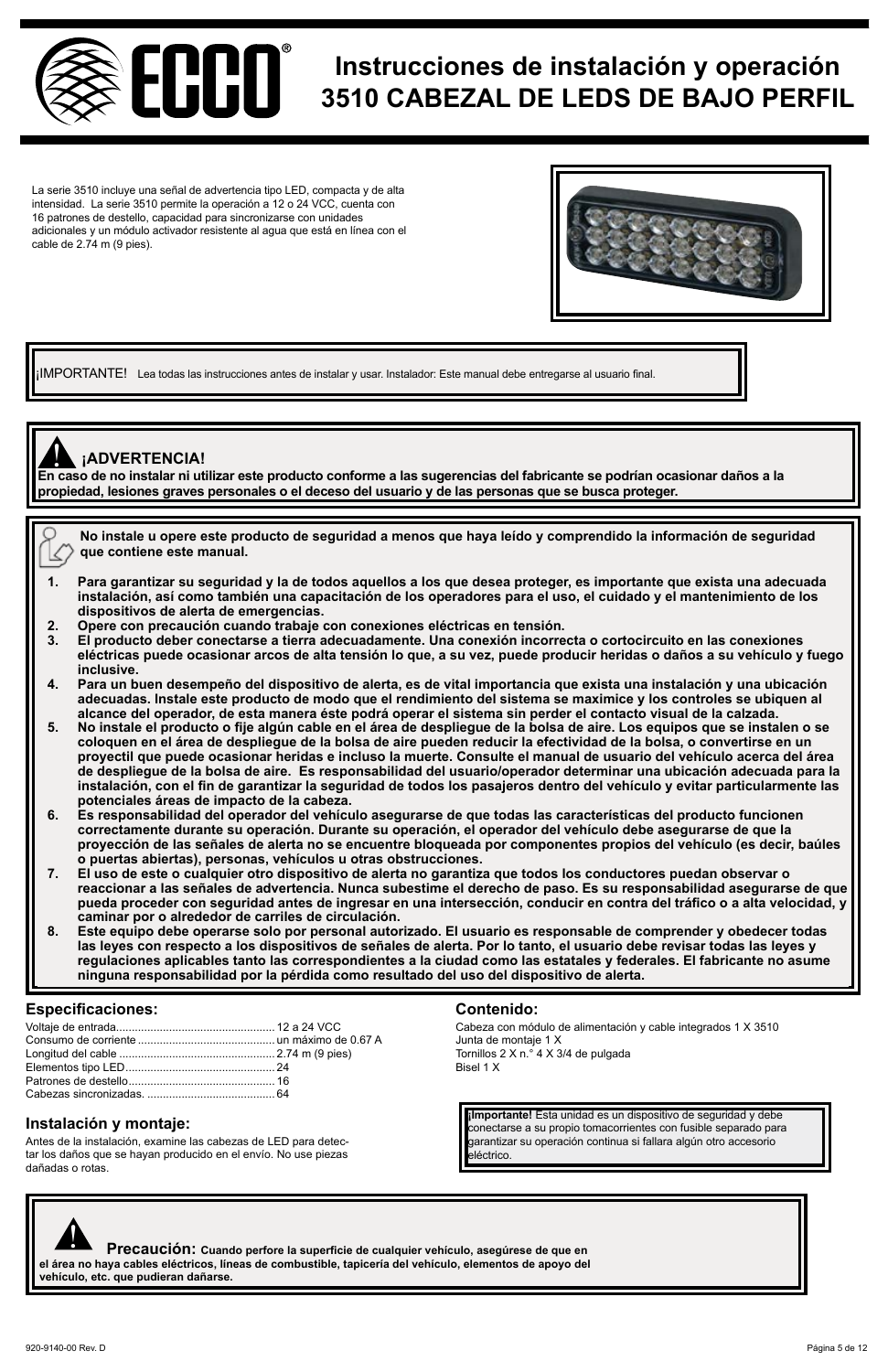Haga un orificio de un diámetro de 11/16 de pulgada en la superficie de montaje y pase el cable a través de él.

Utilice los tornillos de montaje n.° 4 proporcionados para sujetar la 3510 a la superficie de montaje.

Se puede usar la plantilla de perforación que se muestra abajo para marcar las ubicaciones de los orificios. Use sellador de silicona alrededor de los orificios del cable y del tornillo para evitar que la humedad entre en los paneles de la carcasa.

*Nota:* Hay componentes electrónicos en el módulo de alimentación. **No perfore el módulo de alimentación. No doble el módulo de alimentación.**



**FIGURA 1**







# **Conexiones eléctricas:**

El cable en la 3510 tiene la longitud suficiente para cruzar la parte delantera o trasera de un vehículo. Si es necesario, recorte el cable. El diagrama de cableado de la página 3 muestra una instalación típica.

#### **ROJO:**

Conecte a +V con un interruptor de ENCENDIDO/APAGADO.

Se recomienda el uso de un fusible situado cerca de la fuente de voltaje. El tamaño del fusible debe corresponder al número de cabezas que se usan en el sistema. Se recomienda usar un cable de 18 AWG o mayor.

# **¡NO CONECTE ESTA UNIDAD A VOLTAJES SUPERIORES A 32 VOLTIOS CC!**

#### **NEGRO: CONEXIÓN A TIERRA**

Conecte el chasis del vehículo A TIERRA. Se recomienda usar un cable de 18 AWG o mayor.

**AZUL:** Cable de SINCRONIZACIÓN y SELECCIÓN del patrón de destello.

Si quiere que todas las cabezas LED sincronicen sus tiempos y patrones de destellos, entonces todos los cables AZULES deben conectarse juntos (64 cabezas como máximo).

El cable AZUL también se usa para seleccionar el patrón de destello.

Toque el cable AZUL a +V para seleccionar el siguiente patrón de la LISTA DE PATRONES DE DESTELLO. El cable AZUL también se puede operar con un botón momentáneo ubicado en el panel de control para permitir que el patrón de destello cambie cuando se desee. Nota: No conecte el cable AZUL a tierra.

Esto interrumpirá la señal de sincronización del patrón de destello.

#### **AMARILLO: Selección alterna/simultánea.**

*Los cables AZULES de todas las cabezas 3510 se deben conectar juntos para que opere la función alterna/simultánea.*

El cable AMARILLO hace que las cabezas destellen AL MISMO TIEMPO o DE FORMA ALTERNA con otras cabezas en el sistema.

Conecte a +V o A TIERRA (GND).

Las cabezas con el cable AMARILLO conectado a +V destellan al mismo tiempo.

Las cabezas con cable AMARILLO conectado a GND destellan al mismo tiempo.

Las cabezas con cable AMARILLO conectado a +V SE ALTERNARÁN con las cabezas que tengan un cable AMARILLO conectado a GND. El cable AMARILLO no tiene ninguna función en el modo CONSTANTE.

### **La 3510 también se sincronizará con cualquier cabeza BULL LED™ o HIDE-A-LED™. Los colores de cableado y las funciones son idénticas.**

IINSTALACIÓN DE 4 3510 USANDO EL TABLERO DE INTERRUPTORES DE SELECCIÓN DEL PATRÓN (OPCIONAL) EN EL PANEL DE CONTROL.

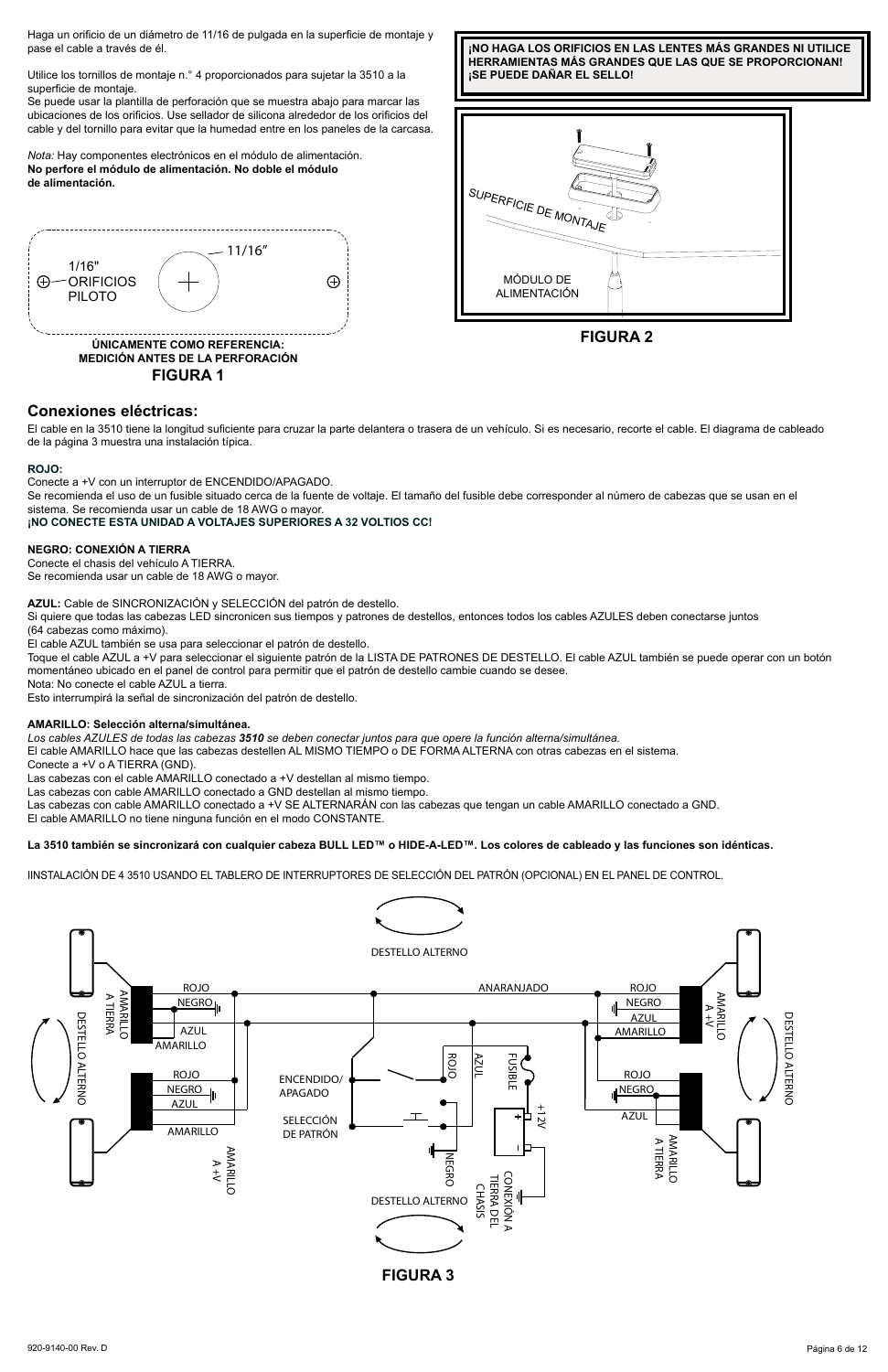# **Patrones de destello:**

#### **REINICIO DE ENCENDIDO**

Después de instalar el sistema, lo mejor es hacer un REINICIO DE ENCENDIDO la primera vez para garantizar que todas las cabezas estén sincronizadas.

Toque los cables **AZULES** a +V (cable **ROJO**) mientras aplica energía.

Suelte los cables **AZULES**. Todas las cabezas se reiniciarán al patrón n.° 2.

**Si ha instalado un botón de selección de patrón, oprima y mantenga oprimida la selección del patrón mientras enciende el interruptor.** 

Para seleccionar un patrón de destello, toque **AZUL** a +V u oprima el interruptor de selección del patrón para aumentar el patrón de destello.

Las cabezas recordarán el patrón seleccionado incluso si se corta la energía.

#### **PATRONES ESTÁNDAR:**

Las 3510 se entregan con dieciséis patrones habilitados. Los patrones estándar del 1 al 8 son compatibles con productos BULL LED**™** y HIDE-A-LED**™** más antiguos.

#### PATRONES DEL CICLO:

Puede revertir los patrones del 1 al 8 siguiendo este procedimiento: 1) Toque los cables **AZULES** a +V (cable **ROJO**) mientras aplica energía. **Si ha instalado un botón de selección de patrón, oprima y mantenga oprimida la selección del patrón mientras enciende el interruptor.** 

2) Sostenga los cables **AZULES** en +V durante 5 SEGUNDOS (las cabezas destellarán durante este tiempo). Después de 5 SEGUNDOS las cabezas destellarán una o dos veces para indicar que se ha seleccionado la lista de patrones de destello: **UN DESTELLO** = Sólo patrones estándar.

**DOS DESTELLOS** = Estándar + patrones del ciclo.

3) Quite los cables **AZULES** de +V (o suelte el botón).

Puede cambiar el conjunto de patrones en cualquier momento y las veces que lo desee. Todas las cabezas recordarán el conjunto de patrones que se seleccionó incluso si se corta la energía.

# **Solución de problemas:**

# **LAS CABEZAS NO DESTELLAN:**

Verifique que los cables ROJO y NEGRO no tengan una conexión invertida (una conexión invertida no dañará la unidad). Verifique que los cables ROJO y NEGRO

no tengan un mal empalme o una conexión a tierra corroída.

#### **LAS CABEZAS NO SE SINCRONIZAN:**

Verifique que no haya un corto circuito en el cable AZUL en la conexión a + V o A TIERRA. El agua salada en las conexiones del cable provocará un corto circuito en la señal de sincronización del cable AZUL. Verifique que todas las cabezas funcionen en el sistema. Si alguna de las cabezas tiene una mala conexión A TIERRA, esto puede hacer que se corrompa la señal de sincronización. Si alguna de las cabezas tiene sus cables ROJO y NEGRO conectados de forma inversa,

esto corromperá la señal de sincronización.

#### **CAMBIO DE PATRÓN DE DESTELLO:**

Si el patrón de destello cambia por sí solo, puede haber un cortocircuito intermitente entre el cable AZUL y +V. Verifique que no haya agua en las conexiones del cableado. Si alguna de las cabezas en el sistema tiene una conexión A TIERRA intermitente, esto también puede hacer que cambie el patrón de destello.

| <b>PATRONES ESTÁNDAR</b> |                                      |             |                                                        |                                |                          |
|--------------------------|--------------------------------------|-------------|--------------------------------------------------------|--------------------------------|--------------------------|
| N.º                      | Patrón:                              | Frecuencia: | Descripción:                                           | <b>SAE</b><br>J 595<br>Clase 1 | <b>CA T13</b><br>Clase B |
| 1                        | Destello cuádruple                   | $1.25$ Hz   | 75 destellos cuádruples por minuto                     | $\times$                       | X                        |
| $\overline{2}$           | Destello doble                       | $1.25$ Hz   | 75 destellos dobles por minuto                         | X                              | x                        |
| 3                        | <b>Destello triple</b>               | $1.53$ Hz   | 92.3 destellos triples por minuto                      | $\times$                       | x                        |
| 4                        | Estallido en décimos                 | $1.42$ Hz   | 85.5 destellos en décimos por minuto                   | X                              | X                        |
| 5                        | Destello único                       | $1.25$ Hz   | 75 destellos únicos por minuto                         | $\times$                       | x                        |
| 6                        | Destello mega                        | $1.90$ Hz   | 114 destellos únicos por minuto                        | X                              | x                        |
| $\overline{7}$           | Triple + explosión                   | $1.37$ Hz   | 82.5 destellos triples + explosión por minuto          | x                              | x                        |
| 8                        | Constante                            |             | Constante Color dividido = Mega rápido                 |                                |                          |
|                          |                                      |             | PATRONES DEL CICLO                                     |                                |                          |
| 9                        | Eiecutar todos los ciclos            |             | Ejecuta los ciclos de los patrones 1 a 7               | X                              | X                        |
| 10 <sup>10</sup>         | Doble-triple + ráfaga                |             | Ciclo de 2 dobles, 2 triples + ráfaga                  | $\times$                       | X                        |
| 11                       | Ciclo clásico                        |             | Ciclo de 1 doble, 1 cuádruple, 4 mega                  | X                              | X                        |
| 12                       | Mega cuádruple                       |             | Ciclo de 3 cuádruples, 5 mega                          | X                              | x                        |
| 13                       | Cuádruple único                      |             | Ciclo de 2 únicos, 2 cuádruples                        | $\times$                       | X                        |
| 14                       | Cuádruple-estallido en<br>décimos    |             | Ciclo de 2 estallidos en décimos.<br>2 cuádruples      | X                              | x                        |
| 15                       | Único-triple-estallido<br>en décimos |             | Ciclo de 2 únicos, 2 triples, estallidos<br>en décimos | X                              | x                        |
| 16                       | Mega-triple + ráfaga                 |             | Ciclo de 1 mega, 1 triple + ráfaga                     | X                              | x                        |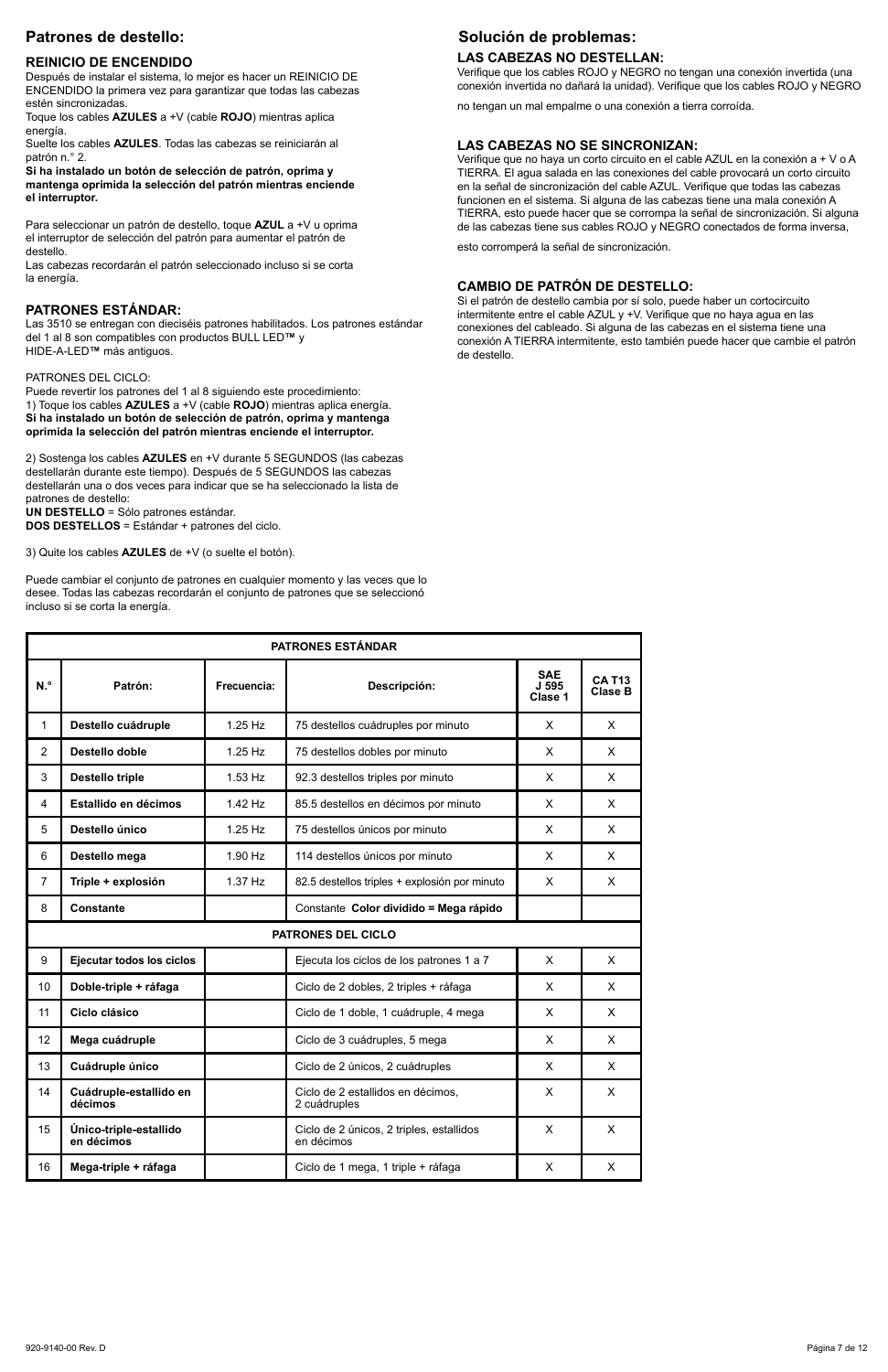Limitación de responsabilidad y garantía limitada del fabricante:

El fabricante garantiza que al momento de la compra, este producto cumple con las especificaciones del fabricante para el mismo (disponibles a pedido). El fabricante garantiza además que el presente producto está libre de defectos en sus materiales y en su fabricación. Esta garantía limitada se extiende durante sesenta (60) meses a partir de la fecha de la compra. Pueden aplicarse otras garantías. Para más información, comuníquese con el fabricante. El fabricante, a criterio propio, reparará o cambiará todo producto que determine como defectuoso y que esté sujeto a la presente garantía limitada.

EL DAÑO A LAS PIEZAS O PRODUCTOS QUE RESULTE DE LA MANIPULACIÓN INDEBIDA, ACCIDENTES, ABUSO, USO INDEBIDO, NEGLIGENCIA, MODIFICACIONES NO APROBADAS, INCENDIOS U OTROS PELIGROS, LA INSTALACIÓN O EL USO INCORRECTOS O LA FALTA DE MANTENIMIENTO CONFORME A LOS PROCEDIMIENTOS DE MANTENIMIENTO QUE SE ESTABLECEN EN LAS INSTRUCCIONES DE INSTALACIÓN Y USO DEL FABRICANTE, ANULA LA PRESENTE GARANTÍA LIMITADA.

LAS REPRESENTACIONES O DESCRIPCIONES ORALES DEL PRODUCTO QUE PUEDAN HABER SIDO REALIZADAS POR VENDEDORES, DISTRIBUIDORES, AGENTES U OTROS REPRESENTANTES DEL FABRICANTE NO CONSTITUYEN GARANTÍAS. ESTA GARANTÍA LIMITADA NO PODRÁ ENMENDARSE, MODIFICARSE NI AMPLIARSE EXCEPTO MEDIANTE UN ACUERDO ESCRITO FIRMADO POR UN REPRESENTANTE AUTORIZADO DEL FABRICANTE QUE HAGA REFERENCIA EN FORMA EXPRESA A ELLA.

Exclusión de otras garantías: EL FABRICANTE NO OTORGA NINGUNA OTRA GARANTÍA, EXPRESA O IMPLÍCITA. MEDIANTE LA PRESENTE, SE EXCLUYEN LAS GARANTÍAS IMPLÍCITAS DE COMERCIABILIDAD O APTITUD PARA UN PROPÓSITO EN PARTICULAR, QUE NO SE APLICARÁN AL PRODUCTO. EL ÚNICO Y EXCLUSIVO REMEDIO DEL COMPRADOR CON RESPECTO AL CONTRATO, DERECHOS POR DAÑOS O CUALQUIER OTRA TEORÍA CONTRA EL FABRICANTE RELACIONADA CON EL PRODUCTO Y SU USO SERÁ LA REPARACIÓN O EL REEMPLAZO DEL PRODUCTO SEGÚN SE DESCRIBE **ANTERIORMENTE** 

Limitación de responsabilidad: EN EL CASO DE RESPONSABILIDAD POR DAÑOS QUE SURJAN DE LA PRESENTE GARANTÍA LIMITADA O POR CUALQUIER OTRO RECLAMO RELACIONADO CON LOS PRODUCTOS DEL FABRICANTE, CON LA RESPONSABILIDAD DEL FABRICANTE FRENTE A LOS DAÑOS, QUEDARÁ LIMITADA AL IMPORTE PAGADO POR EL PRODUCTO EN EL MOMENTO DE LA COMPRA ORIGINAL. EL FABRICANTE NO SERÁ RESPONSABLE, BAJO NINGÚN MOTIVO, POR EL LUCRO CESANTE, EL COSTO DE LA MANO DE OBRA NI DEL EQUIPO DE SUSTITUCIÓN, DAÑOS A LA PROPIEDAD NI POR OTROS DAÑOS ESPECIALES, RESULTANTES O INDIRECTOS EN FUNCIÓN DE RECLAMOS POR INCUMPLIMIENTO CONTRACTUAL, INSTALACIÓN INAPROPIADA, NEGLIGENCIA U OTROS, INCLUSO SI EL FABRICANTE O UNO DE SUS REPRESENTANTES HUBIESE ANTICIPADO LA POSIBILIDAD DE DICHOS DAÑOS. EL FABRICANTE NO TENDRÁ NINGUNA OTRA OBLIGACIÓN O RESPONSABILIDAD RESPECTO DEL PRODUCTO O SU VENTA, OPERACIÓN Y USO NI SUPONE O AUTORIZA QUE SE SUPONGA TODA OTRA OBLIGACIÓN O RESPONSABILIDAD RELACIONADAS CON DICHO PRODUCTO.

Esta garantía limitada define los derechos legales específicos. Es posible que tenga otros derechos legales que varían de estado a estado. Algunos estados no permiten la exclusión o limitación de daños resultantes o indirectos.



833 West Diamond St. Boise, Idaho 83705 Servicio al cliente EE.UU. 800.635.5900 Reino Unido +44 (0)113 237 5340 AUS +61 (0)3 63322444 www.eccogroup.com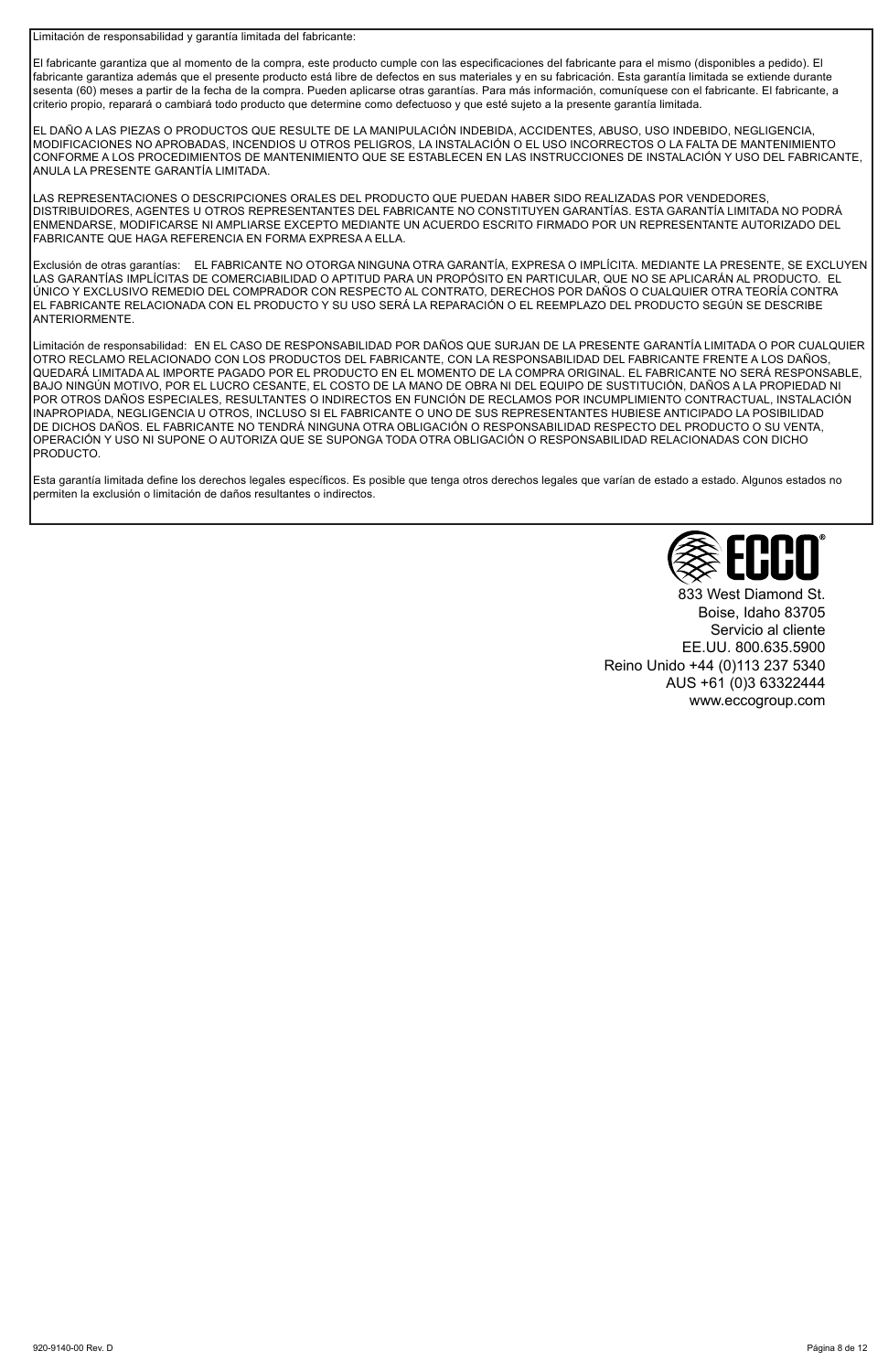

# **Instructions d'installation et d'utilisation 3510 MODULE LED À BAS PROFIL**

La série 3510 fournit un signal compact d'avertissement LED à haute intensité. La série 3510 permet un fonctionnement en 12 ou 24 VDC, offre 16 modèles de flash, la possibilité d'être synchronisée avec d'autres unités supplémentaires, et un module pilote étanche connecté avec un câble de 9'.



IMPORTANT! Veuillez lire la totalité des instructions avant installation et utilisation. Installateur : Ce manuel doit être fourni à l'utilisateur final.



# ! **AVERTISSEMENT!**

**Le non-respect des recommandations d'installation ou d'utilisation du fabricant peut entraîner des matériels, de graves blessures et/ou votre mort et celle de ceux que vous cherchez à protéger!**

|  | $\forall$ $_{\infty}$ N'installez et/ou n'utilisez ce produit de sécurité que si vous avez lu et compris les informations de sécurité contenues |
|--|-------------------------------------------------------------------------------------------------------------------------------------------------|
|  | $\langle \rangle$ dans ce manuel.                                                                                                               |

- **1. Une bonne installation et une parfaite connaissance de l'utilisation, de l'entretien et de la maintenance des dispositifs d'avertissement d'urgence sont essentielles pour assurer votre sécurité et celle des personnes que vous cherchez à protéger.**
- **2. Faites preuve de prudence lorsque vous manipulez des connexions électriques.**
- Ce produit doit être correctement mis à la terre. Une mise à la terre inappropriée et/ou un court-circuitage des connexions électriques peuvent **entraîner des arcs électriques de haute intensité qui peuvent, à leur tour, provoquer**
- **des blessures et/ou de graves dommages au véhicule, notamment des incendies. 4. Un placement et une installation appropriés sont indispensables au bon fonctionnement de ce dispositif d'avertissement. Installez ce produit**
- **pour que les performances de sortie du système soient maximisées et que les contrôles soient à portée de main du conducteur pour lui permettre d'utiliser le système sans quitter des yeux la zone de travail.**
- **5. Ni l'installation de ce produit ni le passage des câbles ne doivent entraver le déploiement d'un coussin gonflable. L'équipement monté ou localisé dans la zone de déploiement d'un coussin gonflable peut réduire l'efficacité du coussin gonflable ou se transformer en projectile pouvant provoquer des blessures graves ou la mort. Reportez-vous au manuel de l'usager de la voiture pour connaître la zone de déploiement du coussin gonflable. Il est de la responsabilité de l'utilisateur/l'opérateur de déterminer un emplacement de montage adapté, garantissant la sécurité de tous les passagers du véhicule en évitant particulièrement les zones de chocs potentiels au niveau de la tête.**
- **6. Pendant l'utilisation, il incombe au conducteur du véhicule de s'assurer que toutes les fonctions de ce produit sont parfaitement opérationnelles. Lors de l'utilisation, le conducteur du véhicule doit s'assurer que la projection du signal d'avertissement n'est pas bloquée par des composants du véhicule (p. ex., coffres ouverts ou portes de compartiment ouvertes), des personnes, des véhicules ou d'autres obstacles.**
- **7. L'utilisation de ce dispositif ou de tout autre dispositif d'avertissement ne garantit pas que tous les conducteurs verront le signal d'avertissement ni qu'ils agiront en conséquence. Ne tenez jamais la priorité pour acquise. Vous êtes tenu de vous assurer que vous pourrez agir en toute sécurité avant de vous engager dans une intersection, conduire en sens inverse de la circulation, réagir à une vitesse élevée ou marcher sur des voies de circulation ou autour d'elles.**
- **8. Cet équipement est conçu pour n'être utilisé que par du personnel autorisé. L'utilisateur est tenu de comprendre l'ensemble des lois concernant les dispositifs d'avertissement d'urgence, et de les respecter. L'utilisateur est donc tenu de vérifier toutes les réglementations et lois municipales, nationales et fédérales applicables. Le fabricant n'assume aucune responsabilité pour toute perte résultant de l'utilisation de ce dispositif d'avertissement.**

# **Caractéristiques : Contenu :**

Avant de procéder à l'installation, examinez les têtes de LED pour déceler des éventuels dommages suite au transport. Ne pas utiliser de pièces endommagées ou cassées.

- 1 x Tête 3510 avec module d'alimentation intégré et câble
- 1 x Support de montage
- 2 x Vis de 3/4" #4
- 1 x Cadran

**Important!** Cette unité est un dispositif de sécurité, et il doit être connecté **antité est unité est un dispositif de sécurité**, et il doit être connecté en **languardier de languardier de languardier en languardier en la** d'assurer son maintien en fonctionnement en cas de défaillance de tout autre accessoire électrique.

 **Attention : Lors du perçage dans toute surface du véhicule, assurez-vous que la zone soit dégagée de tout fils électriques, de conduites de carburant, de pièces du perçage dans toute surface du véhicule, assurez-vous que la zone soit dégagée de tout fils élect<br>Conduites de carburant, de pièces de sellerie du véhicule, d'éléments de support du véh**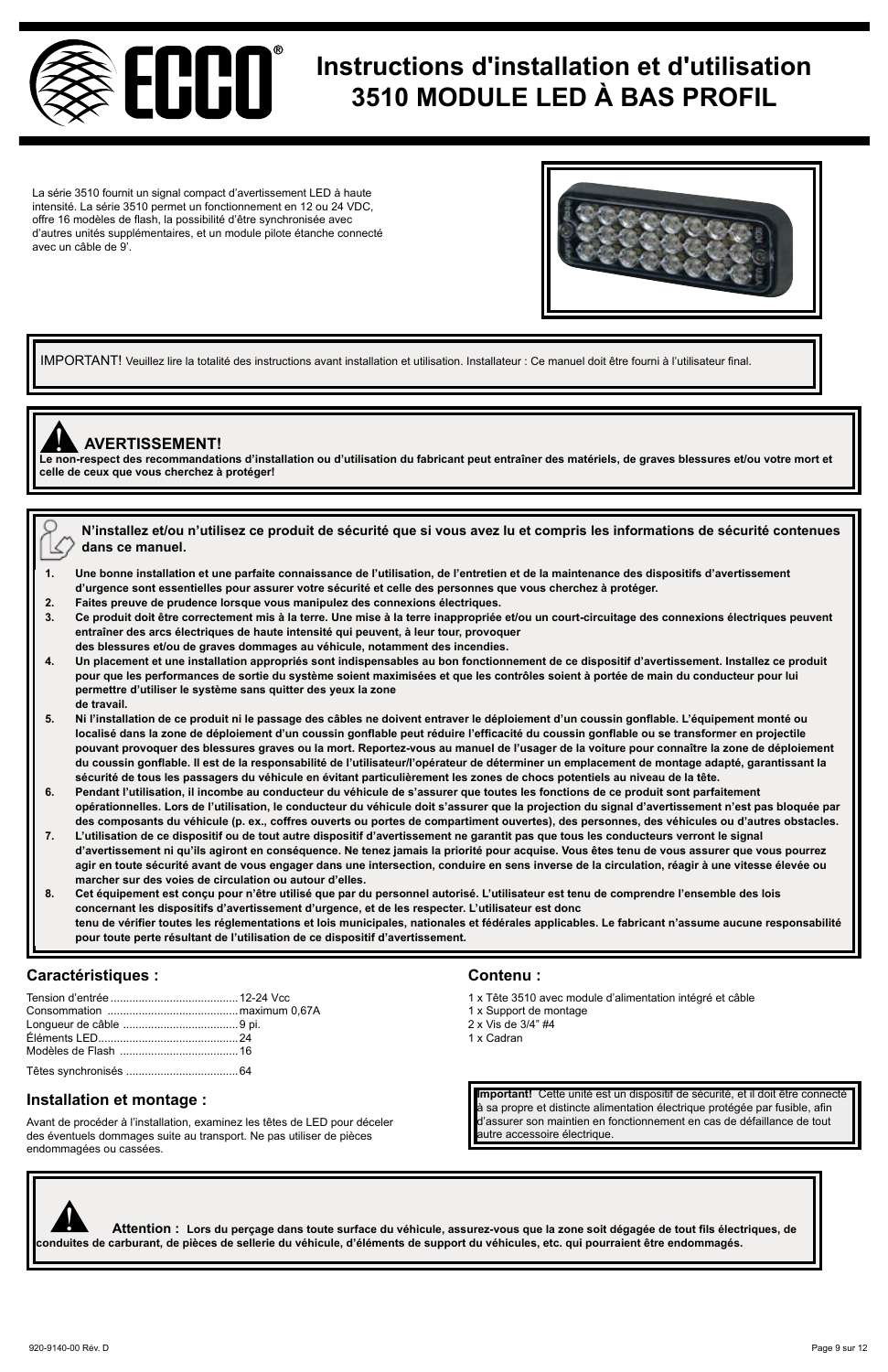Percez un trou de 11/16 "de diamètre dans la surface de montage pour passer le câble à travers.

Utilisez les vis de montage # 4 fournies pour fixer le 3510 à la surface de montage.

Le gabarit de perçage ci-dessous peut être utilisé pour marquer les emplacements des trous. Placez du silicone autour des câbles et des trous de vis pour prévenir la pénétration d'humidité dans les panneaux de carrosserie.

*Remarque:* Le module d'alimentation contient des composants électroniques. **Ne pas percer dans le module d'alimentation.** 





**EN GUISE DE RÉFÉRENCE INIQUEMENT : MESURER AVANT DE PERCER**

**FIGURE 1**







**Connexions électriques :**

Le câble du 3510 est assez long pour courir à travers l'avant ou l'arrière d'un véhicule. Coupez le câble pour réduire sa longueur si nécessaire. Le schéma de câblage en page 3 présente une installation générique.

#### **ROUGE:**

Connecter au positif (+) de l'alimentation à travers un interrupteur ON/OFF.

L'utilisation d'un fusible situé à proximité de la source d'alimentation est recommandée. La puissance du fusible est fonction de nombre de têtes utilisées dans le système. Du fil de calibre 18AWG ou plus est recommandé.

**DNE PAS RACCORDER CET APPAREIL À DES TENSIONS SUPÉRIEURES À 32 VOLTS CC!**

#### **NOIR : MASSE**

Connecter à la masse du châssis du véhicule. Du fil de calibre 18AWG ou plus est recommandé.

**BLEU:** Fil de SYNC et de SELECTION de modèle de flash.

Si vous souhaitez que toutes les têtes LED synchronisent leurs cadences et modes de flash les unes avec les autres, tous les fils BLEUS doivent alors être reliés ensemble (64 têtes au maximum).

Le fil BLEU est également utilisé pour sélectionner le modèle de flash.

Effectuer un contact entre le fil bleu et la borne positive (+) pour sélectionner le modèle suivant dans la LISTE DE MODÈLES DE FLASH. Le fil BLEU peut également être connecté à un bouton-poussoir placé sur le tableau de bord afin de permettre de changer de modèle de flash lorsque désiré.

Note: Ne pas connecter le fil BLEU à la masse. Cela perturberait le signal de sync du modèle de flash.

# **JAUNE : Sélection alternante/simultanée.**

*Les fils bleus de tous les têtes* **3510** *doivent être connectés ensemble afin que la fonction alternante/simultanée puisse fonctionner.*

Le fil JAUNE a pour effet d'alimenter la tête EN MÊME TEMPS, ou en alternance avec les autres têtes du système.

Connecter soit à la borne positive (+) ou à la masse.

Les têtes dont le fil JAUNE est connecté à la borne positive (+) seront alimentées en même temps.

Les têtes dont le fil JAUNE est connecté à la masse seront alimentées en même temps.

Les têtes dont le fil JAUNE est connecté à la borne positive (+) ALTERNERONT avec des têtes dont le fil JAUNE est connecté à la masse. Le fil JAUNE n'a aucune fonction dans le mode STEADY ON.

# **Le 3510 se synchronisera également avec toutes têtes BULL LED™ ou HIDE-A-LED™ présentes.**

**Les couleurs de câblage et les fonctions sont identiques.**

INSTALLATION DE 4 MODULES 3510 EN UTILISANT LE PANNEAU DE SÉLECTION DE MODÈLE (EN OPTION) SUR LE TABLEAU DE BORD.



**FIGURE 3**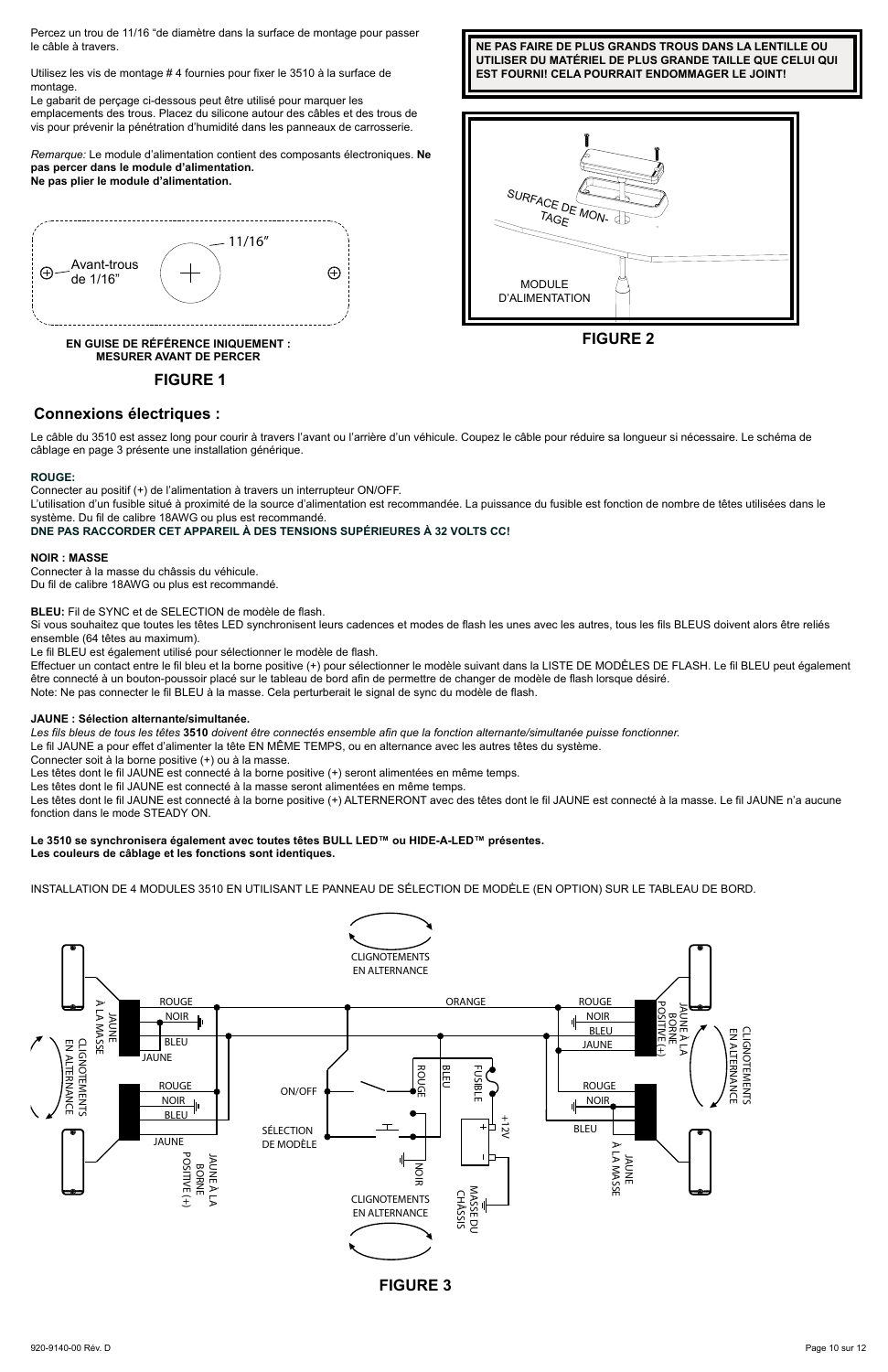# **Modèles de Flash :**

### **IMPULSION DE RÉINITIALISATION :**

Après avoir installé le système et lors de la première utilisation, il est conseillé de procéder à une impulsion de réinitialisation, afin d'assurer que toutes les têtes soient bien synchronisées.

Effectuer un contact avec les fils **BLEUS** à la borne positive (+) (fil **ROUGE**) tout en mettant sous tension. Relâchez les fils **BLEUS**. Toutes les têtes seront réinitialisées sur le modèle de flash #2. **Si vous avez installé un boutonpoussoir de sélection de modèle, appuyez et maintenez le bouton enfoncé tout en mettant sous tension.**

Pour sélectionner un modèle de flash, effectuer un contact du fil **BLEU** à la borne positive (+), ou appuyez sur le bouton de sélection de modèle pour incrémenter le modèle de flash. Les têtes enregistreront le modèle sélectionné, même si l'alimentation est coupée.

### **MODÈLES STANDARDS :**

Le 3510 dispose de seize modèles activés. Les modèles standards 1 à 8 sont compatibles avec les anciens produits BULL LED™ et HIDE-A-LED™.

### CYCLE DES MODÈLES :

Vous pouvez revenir aux modèles 1 à 8 en suivant cette procédure : 1) Effectuer un contact des fils **BLEUS** à la borne positive (+) (fil **ROUGE**) tout en mettant sous tension.

**Si vous avez installé un bouton-poussoir de sélection de modèle, appuyez et maintenez le bouton enfoncé tout en mettant sous tension.** 

2) Maintenir les fils **BLEUS** en contact sur la borne positive (+) pendant 5 secondes (les têtes ne clignoteront pas pendant ce temps). Après 5 secondes, les têtes clignoteront une ou deux fois pour indiquer le modèle de la liste de modèles de flash qui a été sélectionné : **UN CLIGNOTEMENT** = Modèles standard uniquement. **DEUX CLIGNOTEMENTS** = SStandard + Cycle de modèles.

3) Retirer les fils **BLEUS** de la borne positive (+), ou relâcher le bouton-poussoir.

Vous pouvez changer le modèle sélectionné à tout moment et autant de fois que vous le souhaitez. Toutes les têtes se souviendront du modèle qui a été sélectionné, même lorsque l'alimentation est coupée.

# **Dépannage :**

### **LA TÊTE NE CLIGNOTE PAS :**

Vérifier que les connexions du fil ROUGE et du fil NOIR n'ont pas été inversées. (Une connexion inversée n'endommagera pas l'appareil). Vérifier qu'il n'y a pas de mauvais raccord sur le fil ROUGE et le fil NOIR, et que la connexion à la masse ne soit pas corrodée.

## **LES TÊTES NE SE SYNCHRONISENT PAS :**

Vérifier qu'il n'y a pas de court-circuit sur le fil BLEU au niveau de la borne positive (+) ou à la masse. La présence d'eau salée sur les connexions des fils résultera en un court-circuit sur le signal de synchronisation du fil BLEU. Vérifier le bon fonctionnement de toutes les têtes installées dans le système. Si l'une des têtes présente une mauvaise connexion à la masse, il peut en résulter une corruption du signal de synchronisation. Si l'une des têtes a une inversion des connexions des fils ROUGES et NOIRS cela corrompra le signal

de synchronisation.

### **CHANGEMENT IMPROMPTU DES MODÈLES DE FLASH :**

Si le modèle de flash change de façon impromptue, cela signifie qu'il peut y avoir un court-circuit intermittent entre le fil BLEU et la borne positive (+). Vérifier la présence d'eau au niveau des connexions de câblage. Si l'une des têtes dans le système a une connexion intermittente à la masse, cela peut aussi engendrer un changement impromptu du modèle de flash.

| <b>MODÉLES STANDARDS</b> |                         |             |                                            |                                 |                              |
|--------------------------|-------------------------|-------------|--------------------------------------------|---------------------------------|------------------------------|
| #                        | Modèle:                 | Fréquence : | Description:                               | <b>SAE</b><br>J 595<br>Classe 1 | <b>CA T13</b><br>Classe<br>в |
| 1                        | <b>Flash Quadruple</b>  | $1.25$ Hz   | 75 Flash quadruples par minute             | $\times$                        | x                            |
| $\overline{a}$           | <b>Flash Double</b>     | $1.25$ Hz   | 75 Flash doubles par minute                | X                               | X                            |
| 3                        | <b>Triple Flash</b>     | 1.53 Hz     | 92.3 Flash triples par minute              | X                               | X                            |
| 4                        | <b>DeciBlast</b>        | $1.42$ Hz   | 85.5 DeciBlast par minute                  | x                               | X                            |
| 5                        | <b>Flash Simple</b>     | $1.25$ Hz   | 75 Flash simples par minute                | X                               | x                            |
| 6                        | Mega Flash              | 1.90 Hz     | 114 Flash simples par minute               | X                               | X                            |
| $\overline{7}$           | Triple+Rafale           | 1.37 Hz     | 82.5 Triple + Flashes en Rafale Par Minute | X                               | X                            |
| 8                        | Steady On               |             | Constant. Demie couleur = Mega rapide      |                                 |                              |
|                          |                         |             | <b>CYCLE DE MODÈLES</b>                    |                                 |                              |
| 9                        | Tous les cycles         |             | Cycle à travers les modèles 1 à 7          | X                               | X                            |
| 10                       | Double-Triple+Rafale    |             | Cycle 2 Doubles, 2 Triples + Rafale        | x                               | x                            |
| 11                       | <b>Cycle Classique</b>  |             | Cycle 2 Doubles, 2 Triples + Rafale        | X                               | X                            |
| 12                       | Quadruple-Mega          |             | Cycle 3 Quadruples, 5 Megas                | X                               | X                            |
| 13                       | Simple-Quadruple        |             | Cycle 2 Simples, 2 Quadruples              | x                               | X                            |
| 14                       | DeciBlast-Quad          |             | Cycle 2 DeciBlast, 2 Quadruples            | x                               | x                            |
| 15                       | Simple-Triple-DeciBlast |             | Cycle 2 Simples, 2 Triples, 2 DeciBlasts   | X                               | X                            |
| 16                       | Mega-Triple+Rafale      |             | Cycle 1 Mega, 1 Triple + Rafale            | x                               | X                            |